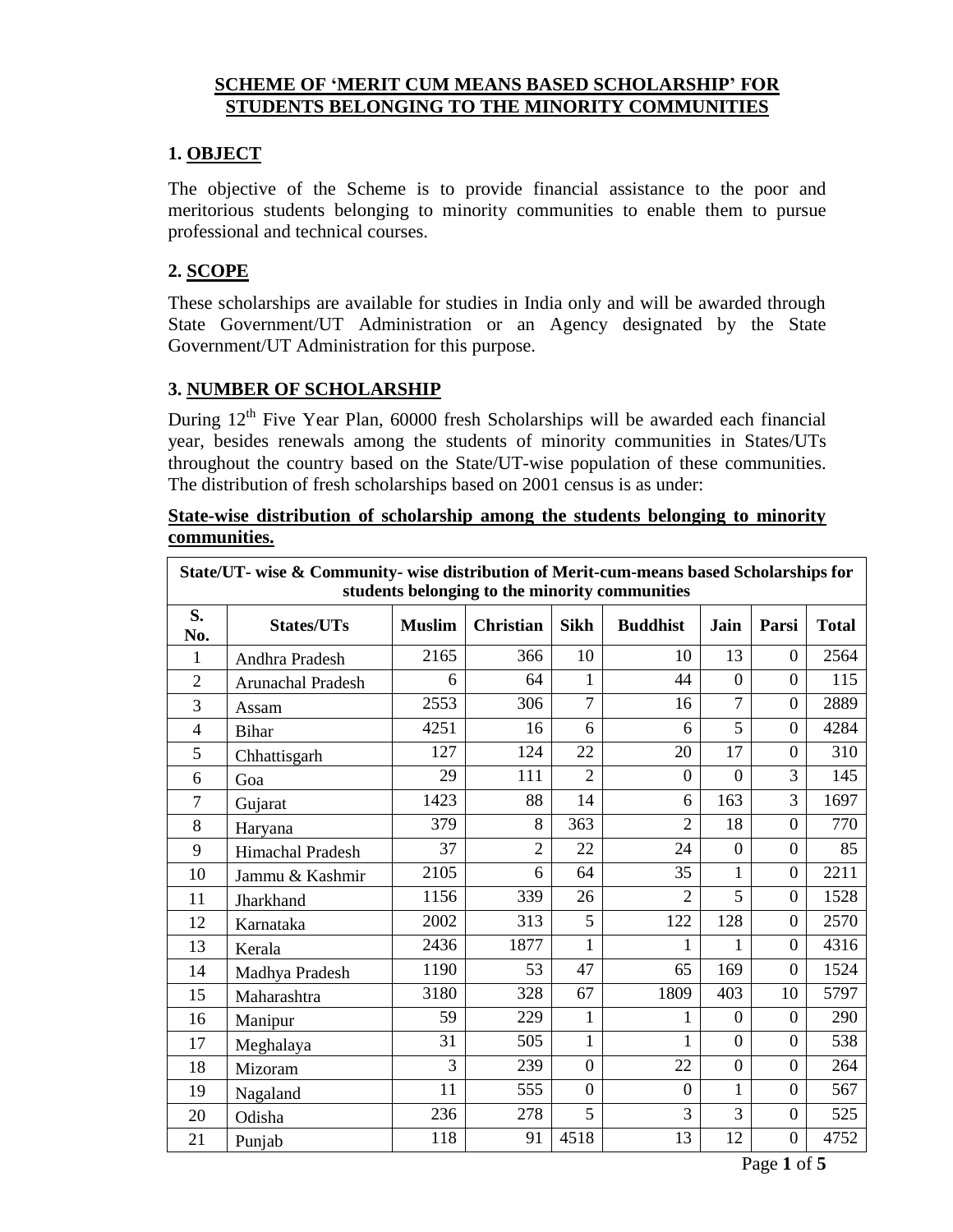| 22            | Rajasthan         | 1483           | 23             | 254            | 3                | 202            | $\Omega$       | 1965  |
|---------------|-------------------|----------------|----------------|----------------|------------------|----------------|----------------|-------|
| 23            | Sikkim            | $\overline{2}$ | 11             | $\Omega$       | 47               | $\Omega$       | $\Omega$       | 60    |
| 24            | Tamil Nadu        | 1075           | 1173           | 3              | 2                | 26             | $\theta$       | 2279  |
| 25            | Tripura           | 79             | 32             | $\Omega$       | 31               | $\Omega$       | $\theta$       | 142   |
| 26            | Uttar Pradesh     | 9514           | 66             | 210            | 94               | 64             | $\overline{0}$ | 9948  |
| 27            | Uttarakhand       | 314            | 8              | 66             | 4                | 3              | $\overline{0}$ | 395   |
| 28            | West Bengal       | 6266           | 160            | 23             | 75               | 17             | $\Omega$       | 6541  |
| 29            | Andaman & Nicobar | 9              | 24             | $\overline{0}$ | $\boldsymbol{0}$ | $\Omega$       | $\Omega$       | 33    |
| 30            | Chandigarh        | 11             | $\overline{2}$ | 45             | $\overline{0}$   | 2              | $\Omega$       | 60    |
| 31            | Dadra & Nagar     | $\overline{c}$ | $\overline{2}$ | $\theta$       | $\overline{0}$   | $\Omega$       | $\overline{0}$ | 4     |
|               | Haveli            |                |                |                |                  |                |                |       |
| 32            | Daman & Diu       | 4              | 1              | $\theta$       | $\overline{0}$   | $\Omega$       | 1              | 6     |
| 33            | Delhi             | 503            | 40             | 172            | 7                | 48             | $\theta$       | 770   |
| 34            | Lakshadweep       | 17             | $\theta$       | $\Omega$       | $\overline{0}$   | $\Omega$       | $\Omega$       | 17    |
| 35            | Puducherry        | 18             | 21             | $\overline{0}$ | $\overline{0}$   | $\overline{0}$ | $\theta$       | 39    |
| <b>Total:</b> |                   | 42794          | 7461           | 5955           | 2465             | 1308           | 17             | 60000 |

#### **4. CONDITIONS FOR SCHOLARSHIP**

- i) Financial assistance will be given to pursue graduate level or post graduate level technical and professional courses from a recognized institution. Course fee and Maintenance allowance will be credited/transferred directly into the bank account of selected students.
- ii) Students who get admission to a college to pursue technical/professional courses, on the basis of a competitive examination will be eligible for the scholarship.
- iii) Students who get admission in technical/professional courses without taking any competitive examination will also be eligible for scholarship. However, such students should have not less than 50% marks at higher secondary/graduation level. Selection of these students will be done strictly on merit basis.
- iv) Continuation of the scholarship in subsequent years will depend on successful completion of the course during the preceding year.
- v) A scholarship holder under this scheme will not avail any other scholarship/stipend for pursuing the course.
- vi) The annual income of the beneficiary/parent or guardian of beneficiary should not exceed Rs.2.50 lakh from all sources.
- vii) The Income Certificate would remain valid for One Year.
- viii) The State Department will advertise the Scheme every year and receive the applications online through the concerned institutions as per the timeline.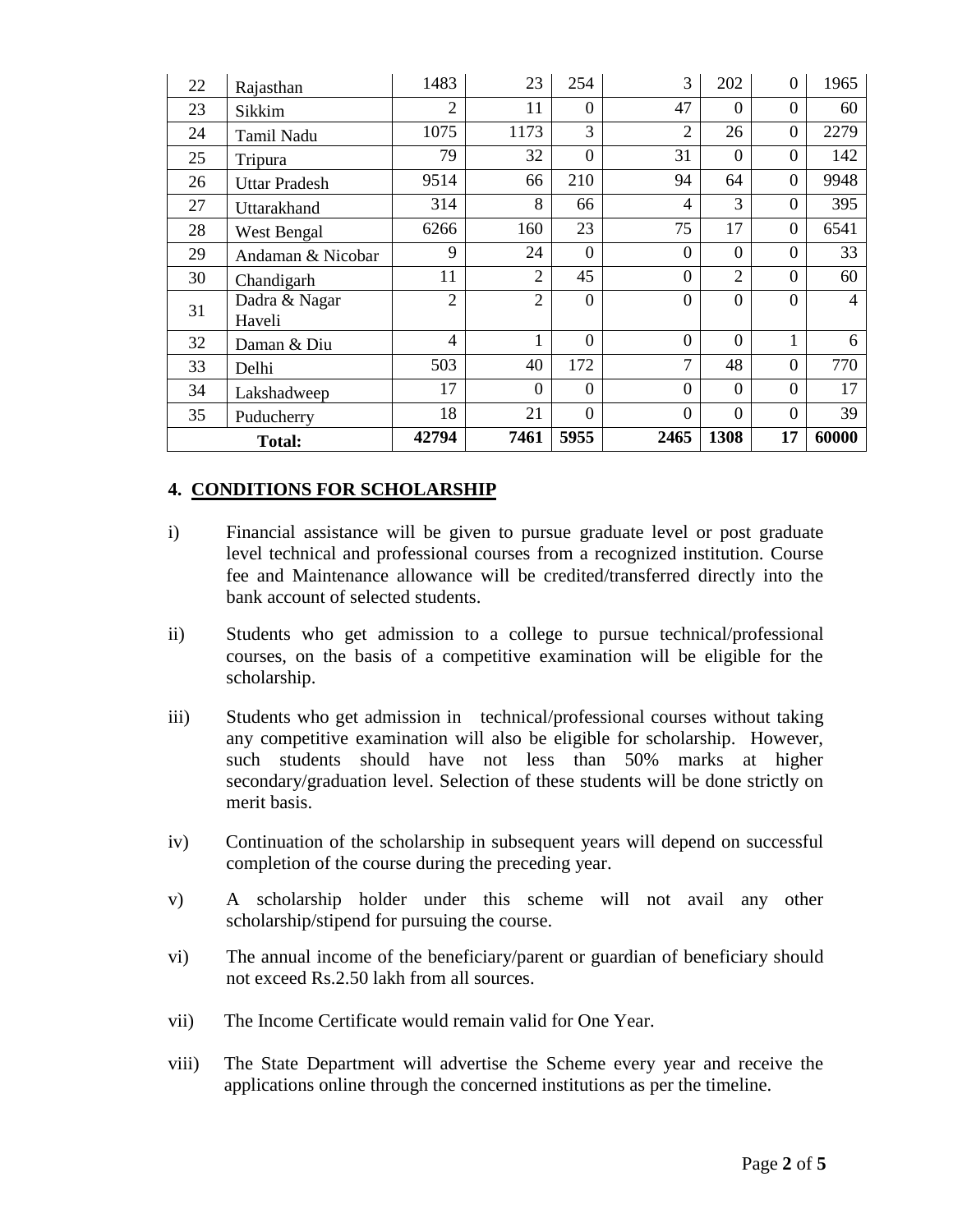- ix) Aadhaar Number is also required for payment of scholarship.
- x) The concerned State Government/Union Territory Administration will be responsible for processing and scrutinizing the applications submitted by the students (as per the work flow opted) and send the proposal of eligible students online to this Ministry for sanction of the scholarships as per timelines.
- xi) The online proposal for release of fund from the State Department must be forwarded to and received in the Ministry as per the timeline fixed by this Ministry every year.
- xii) Fund for Administrative Expenses in subsequent year will be released after receipt of the Utilization Certificate for the fund released in the previous year.

## **5. EARMARKING**

- i) 30% scholarship is earmarked for girls students of each minority community in a State/UT which is transferable to male students of that community in case of non-availability of female students in that community in the concerned State/UT. 30% is the floor and not the ceiling for eligible girl students.
- ii) If the physical target of scholarship for a particular minority community in a state/UT is not utilized, it will be distributed among the same minority community in other States/UTs strictly in accordance with merit and without disturbing the national ratio.
- iii) A student residing in a particular State/UT will be entitled for scholarship under the quota of that State/UT only irrespective of his/her place of study.
- iv) The number of scholarship has been fixed State/UT-wise on the basis of minority population of the States/UTs. Within the State-wise allocations, the applications from Listed Institutions will be exhausted first. The list of such Institutions is available on the website of this Ministry i.e. [www.minorityaffairs.gov.in](http://www.minorityaffairs.gov.in/)

## **6. EVALUATION**

i) The Scheme will be evaluated at regular intervals and the cost of the evaluation will be borne by the Ministry of Minority Affairs under the provision of the Scheme. A provision of 2% of the total budget will be made to meet the Administrative and Allied costs viz. expenditure on monitoring of the Scheme, impact study, evaluation study, purchase of office equipments, engaging of contract employees, if necessary and other expenditure to run the Cell etc. This will be shared between the Ministry of Minority Affairs, Government of India and the State Governments/UT Administration.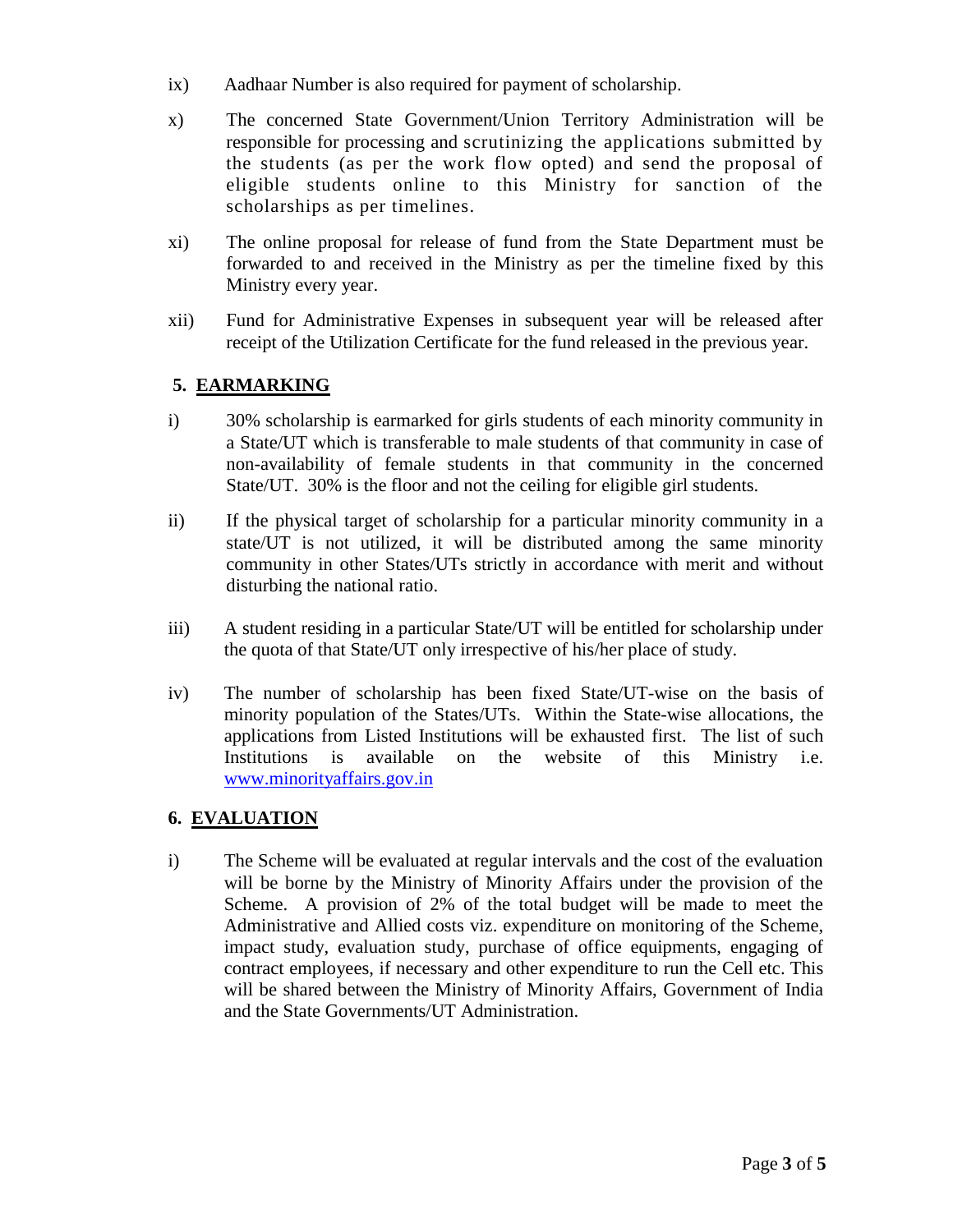## **7. MODIFICATION**

i) Minor modification in the Scheme with no financial implication may be made by the Competent Authority in the Ministry without seeking recourse to SFC/EFC/Cabinet. However, Ministry of Finance, Department of Expenditure would be consulted.

#### **8. RATE OF SCHOLARSHIP**

| Sl.No. | Type of Financial     | Rate for hostler   | Rate for Day       |
|--------|-----------------------|--------------------|--------------------|
|        | Assistance            |                    | Scholar            |
|        | Maintenance Allowance | $Rs.10,000/-per$   | $Rs.5,000/$ - per  |
|        | (For 10 months only)  | annum              | annum.             |
|        |                       | (Rs.1000 p.m.)     | (Rs.500 p.m.)      |
| 2.     | Course Fee*           | $Rs.20,000/$ - per | $Rs.20,000/$ - per |
|        |                       | annum or Actual    | annum or Actual    |
|        |                       | whichever is less  | whichever is less  |
|        | <b>Total</b>          | Rs.30,000/-        | Rs.25,000/-        |

The rate of scholarship will be as under :

\* Full Course Fee will be reimbursed for the listed institutions.

## **9. PAYMENT**

- i) The scholarship amount i.e. Course fee and Maintenance allowance would be credited/transferred directly into the bank account of selected students.
- ii) Scholarship will not be paid for the period of internship/housemanship in the M.B.B.S. course or for a practical training in other course if the student is in receipt of some remuneration during the internship period or some allowance/stipend during the practical training in other course.

#### **10. OTHER CONDITIONS FOR THE AWARD**

- i) The scholarship is dependent on the satisfactory progress and conduct of the scholar. If it is reported by the Head of the Institution at any time that a scholar has by reasons of his/her own act of default failed to make satisfactory progress or has been guilty of misconduct such as resorting to or participating in strikes, irregularity in attendance without the permission of the authorities concerned etc., the authority sanctioning the scholarship may either cancel the scholarship or stop or withhold further payment for such period as it may think fit.
- ii) If a student is found to have obtained a scholarship by false statement, his/her scholarship will be cancelled forthwith and the amount of the scholarship paid will be recovered, at the discretion of the concerned State Government. The student concerned will be blacklisted and debarred for scholarship in any scheme forever.